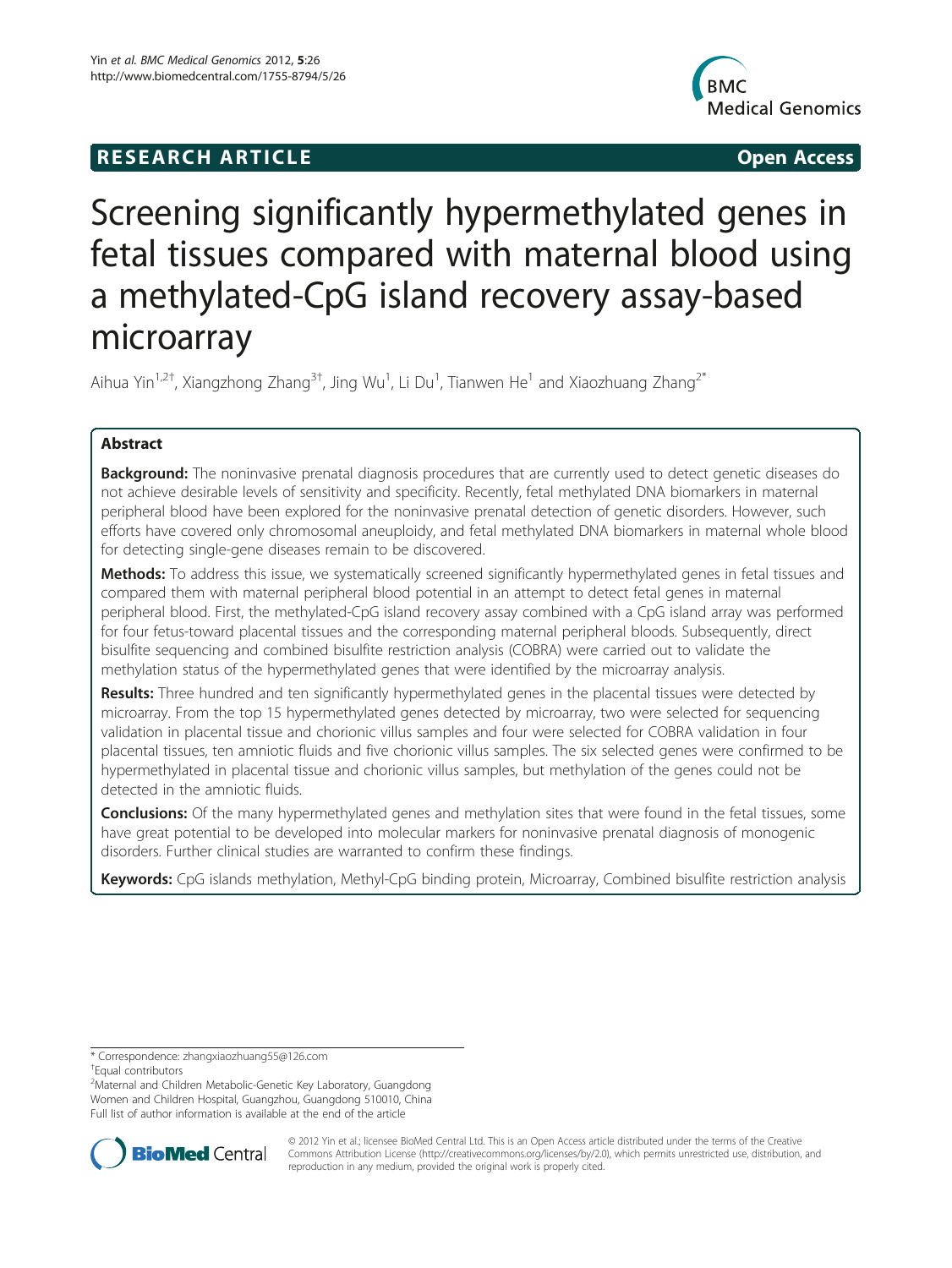# Background

Definitive prenatal diagnosis of genetic diseases usually requires obtaining fetal genetic material by invasive procedures such as amniocentesis, chorionic villus sampling and cordocentesis. These invasive procedures put the fetus at a small but significant risk and, therefore, are carried out only when the risk of abnormal pregnancy, estimated by maternal age, ultrasonography and other noninvasive methods, outweighs the risk of miscarriage caused by such procedures [[1\]](#page-7-0). Noninvasive procedures are also available for prenatal diagnosis. These procedures use maternal periphery blood samples and quantify maternal serum proteins that are surrogate markers of the underlying genetic abnormality. Such noninvasive diagnostic procedures do not achieve the desirable levels of sensitivity and specificity, and they are not definitive [[2\]](#page-7-0). For these reasons, great efforts have been made in the last decade to develop fetal molecular biomarkers for noninvasive prenatal diagnosis.

The discovery of circulating fetal free DNA in the plasma of pregnant women opened up new doors for noninvasive prenatal diagnosis [[3\]](#page-7-0). Early studies have mainly examined gender and polymorphic differences between the fetus and its mother. Fetal molecular biomarkers based on differences of this kind can be used only to detect paternally inherited disease [\[4,5](#page-7-0)]. In 2002, Poon et al.[\[6](#page-7-0)] first demonstrated that methylation differences between fetal DNA and maternal whole blood DNA could potentially be used as universally applicable fetal molecular markers for noninvasive prenatal diagnosis. Since then, a number of studies have focused on the identification of differential methylation patterns between the fetus and the maternal peripheral blood [\[7,8](#page-7-0)]. Recently, Papageorgiou et al. [[9\]](#page-7-0) used methylated DNA immunoprecipitation (MeDiP) coupled with highresolution tiling oligonucleotide array analysis to identify more than 2,000 differentially methylated regions (DMR) between female whole blood and placental DNA on chromosomes 13, 18, 21, X, and Y. In a subsequent study, they achieved the noninvasive prenatal detection of trisomy 21 by determining the fetal-specific DMRs present in the maternal peripheral blood of normal and trisomy 21 cases [\[10](#page-7-0)]. These studies were targeted towards the noninvasive prenatal detection of chromosomal aneuploidy and not towards single-gene genetic diseases.

In the present study, we systematically searched for potential methylation biomarkers for the noninvasive prenatal genetic detection of various inherited diseases, including single-gene genetic diseases and chromosomal aneuploidy. First, we used the methylated-CpG island recovery assay (MIRA) to capture methylated DNA. Then we performed a long oligonucleotide microarray analysis to characterize methylation patterns in the placenta at

the first, second and third trimester of pregnancy. The microarray contained 60 k 60-mer probes that interrogate 4,162 genes distributed on the 23 pairs of chromosomes. The MIRA assay is based on the high affinity of the methyl-CpG-binding domain (MBD) protein which specifically recognizes methylated CpG dinucleotides [\[11-13](#page-7-0)]. Papageorgiou et al. [\[14](#page-7-0)-[16](#page-7-0)] used 5-methylcytosinespecific antibodies to enrich methylated DNA; however, their method requires single-stranded DNA for recognition. Compared to this approach, the MIRA-based approach that we have proposed is more specific and more efficient in enriching methylated CpG islands on a genome-wide basis [[12\]](#page-7-0).

# Methods

#### Samples

Seven pairs of samples of matched maternal peripheral blood and fetus-toward placental tissue were obtained from seven healthy pregnant women. Four of the pairs were randomly selected for microarray analysis and combined bisulfite restriction analysis (COBRA); the three other pairs were used to confirm the bisulfite sequencing. Maternal peripheral bloods were collected in the fasting state before delivery, and placental tissues were sampled within 30 min of delivery. Five chorionic villus and ten amniotic fluid samples were collected in first-trimester and second-trimester pregnancies respectively, to validate the methylation status of the hypermethylated genes identified using the microarray. Before the samples were used in this study, the following diseases were excluded using the retrospective clinical criteria: pre-eclampsia, gestational diabetes, intrauterine growth restriction, preterm delivery and spontaneous abortion after detection of a fetal structural or chromosomal abnormality. All samples were snap-frozen in liquid nitrogen within 6 hrs of collection and stored at −80°C until the DNA was isolated. The experiments were approved by the Ethics Committee at the Guangdong Women and Children Hospital. Informed written consent was obtained from all participants.

## MIRA microarray analysis of DNA methylation

The MIRA-based microarray analysis was performed as described previously [\[17\]](#page-7-0) with minor modifications. Briefly, DNA was first separated from four pairs of matched fresh-frozen maternal peripheral blood and placental tissue samples using the standard phenol/chloroform technique. Then 2μg of the genomic DNA samples were sheared into 200–1000 bp fragments by Mse I (5′- TTAA) and purified to remove any fragments smaller than 100 bp using a MicroDNA Purification Kit (CoWin Biotech Company, Beijing, China) following the manufacturer's instruction. Afterwards, the purified DNA fragments were used to enrich methylated DNA using a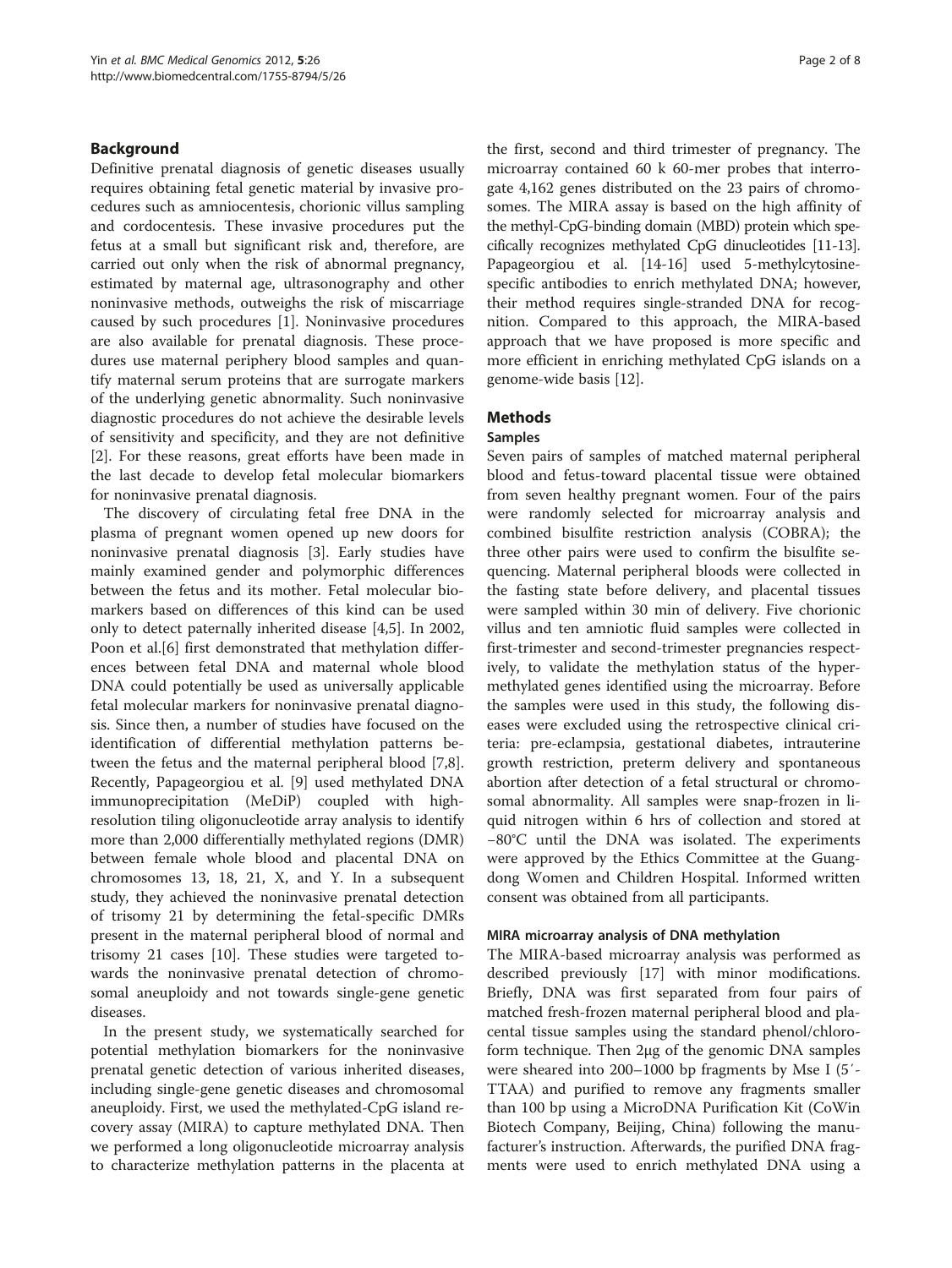MBD kit (BioChain, Hayward, CA, USA) according to the manufacturer's protocol. The MIRA-captured DNA segments were purified and amplified using GenomePlex Whole Genome Amplification Kit (Sigma) as per the supplier's instruction. The products of whole genome amplification from the total input DNA without MBD enrichment and methylation-enriched DNA from each of the samples were labeled with cy3-dCTP and cy5 dCTP respectively, using Klenow enzyme (Takara, Dalian, China). The fluorescent dye labeled DNA was mixed and hybridized to Agilent human CpG island microarrays that were designed to interrogate 61,982 CpG dinucleotides covering 4,162 genes. After hybridization, the slides were washed and scanned on the Agilent microarray platform according to Agilent's standard protocol. The data were extracted using Agilent Feature Extraction software. Following global mean normalization, faint probes with intensity <400 were discarded and excluded from the analysis. Unsupervised clustering analysis was performed using the Cluster software. Probes were considered positive for differential methylation between maternal blood and placental tissue if the fold changes in their MIRA/Input signaling ratios between the placental tissue and the maternal blood were  $>1.2$  or  $< 0.83$  (q  $< 0.05$ ) using SAM (significance analysis of microarrays) [[18](#page-7-0)]. The significant enrichment of the Gene Ontology (GO) terms associated with the hypermethylated genes was analyzed using the hypergeometric distribution in the R language software package. All microarray data have been submitted to the Gene Expression Omnibus [GEO: GSE35997].

# Validation of hypermethylated genes using direct bisulfite sequencing

Of the top 15 hypermethylated genes identified by the methylation microarray analysis, two significantly hypermethylated genes (NR2F2 and TFAP2C) were selected for further validation in independent samples using direct bisulfite sequencing. Briefly, genomic DNA was bisulfite converted using the DNA methylation detection kit (BioChain, Hayward, CA, USA) as per manufacturer's protocol. Then, 125 ng of bisulfite converted DNA was PCR amplified in 50 μL reaction mixture containing  $1 \times PCR$  Buffer (Mg2+ Plus), 200  $\mu$ M of each dNTP, 0.5 μM of forward and reverse primers (primer sequences are provided in Table 1) and 1.25 units of TaKaRa Taq HS. The PCR cycling conditions were: 94°C for 5 min;  $45 \times (94^{\circ}C)$  for 30 s,  $55^{\circ}C$  for 30 s,  $72^{\circ}C$  for 30 s); 72°C for 7 min, and 4°C hold. The PCR products were cleaned using a MicroDNA Purification Kit. The purified PCR products were then subjected to direct sequencing in an ABI 3500xL Genetic Analyzer using the same forward primers that were used for the PCR amplification (Table 1).

Table 1 Primer pairs used for direct bisulfite sequencing and combined bisulfite restriction analysis of hypermethylated genes

| Gene              | GenBank<br><b>Accession No.</b> |   | Primer $(5' \rightarrow 3')$  |  |
|-------------------|---------------------------------|---|-------------------------------|--|
| PITX <sub>2</sub> | NM 000325.5                     | F | TAGTGATAGGCGTTTCGGGTT         |  |
|                   |                                 | R | CCACTACATACTAACAAACACTCAAAT   |  |
| TI X3             | NM 021025                       | F | TCGGTTGAGGATTAGAGGGATT        |  |
|                   |                                 | R | AACGCCACCTAACCATCTATTC        |  |
| OTX2              | NM 172337.1                     | F | AGTTGTGTTAGGTTGAGGGAG         |  |
|                   |                                 | R | AATCCCAAAAACCTTTTTAAA         |  |
| MNX1              | NM_001165255                    | F | <b>TTTAAGAAATAGCGAGAGGGAG</b> |  |
|                   |                                 | R | AAACGCTCGTAACATAATCCC         |  |
| NR2F2             | NM 001145155                    | F | CGTATCGTGGATTTGGAGTAGGGTATT   |  |
|                   |                                 | R | AACAAACTCGCTAACAAATAAACRACATT |  |
| TFAP2C            | NM 003222                       | F | CGAAGTGTTAGGGTTTTGTGTGT       |  |
|                   |                                 | R | CGACCTTAAACAACAACCAAATCC      |  |

#### Validation of hypermethylated genes using COBRA

COBRA was used to validate the methylation status of four of the genes (PITX2, TLX3, OTX2 and MNX1) from among the top 15 hypermethylated genes [[19\]](#page-7-0). The principle of the COBRA method is that the cytosine in DNA is converted to uracil by bisulfite treatment while methylated cytosine is retained as cytosine. Thus, methylated and unmethylated cytosines can be distinguished by digesting the DNA with a restriction enzyme that recognizes sequences containing CpG. For the COBRA assays, the bisulfite conversion, PCR amplification and purification were carried out as described above. The primer sequences used for the COBRA validation are listed in Table 1. The purified PCR products were digested with the  $BstU$  I (CG $\downarrow$ CG) restriction enzyme (New England Biolabs, Ipswich, MA, US) and then electrophoresed on 2% agarose gels supplemented with ethidium bromide for visualization under a UV light.

#### Results

## MIRA microarray analysis of DNA methylation

To screen hypermethylated genes in fetal tissue relative to those in maternal circulation, we used an MIRA approach to identify significantly hypermethylated genes in four placental tissue samples and the four corresponding maternal peripheral blood samples. First, we performed an unsupervised clustering analysis on 9382 probes with intensities that were greater than 400 in at least one of the samples. This analysis showed that there was distinct clustering of the maternal peripheral blood and placental tissue samples (Figure [1\)](#page-3-0), suggesting that there were obvious differences of methylation between the maternal peripheral blood and the placental tissue.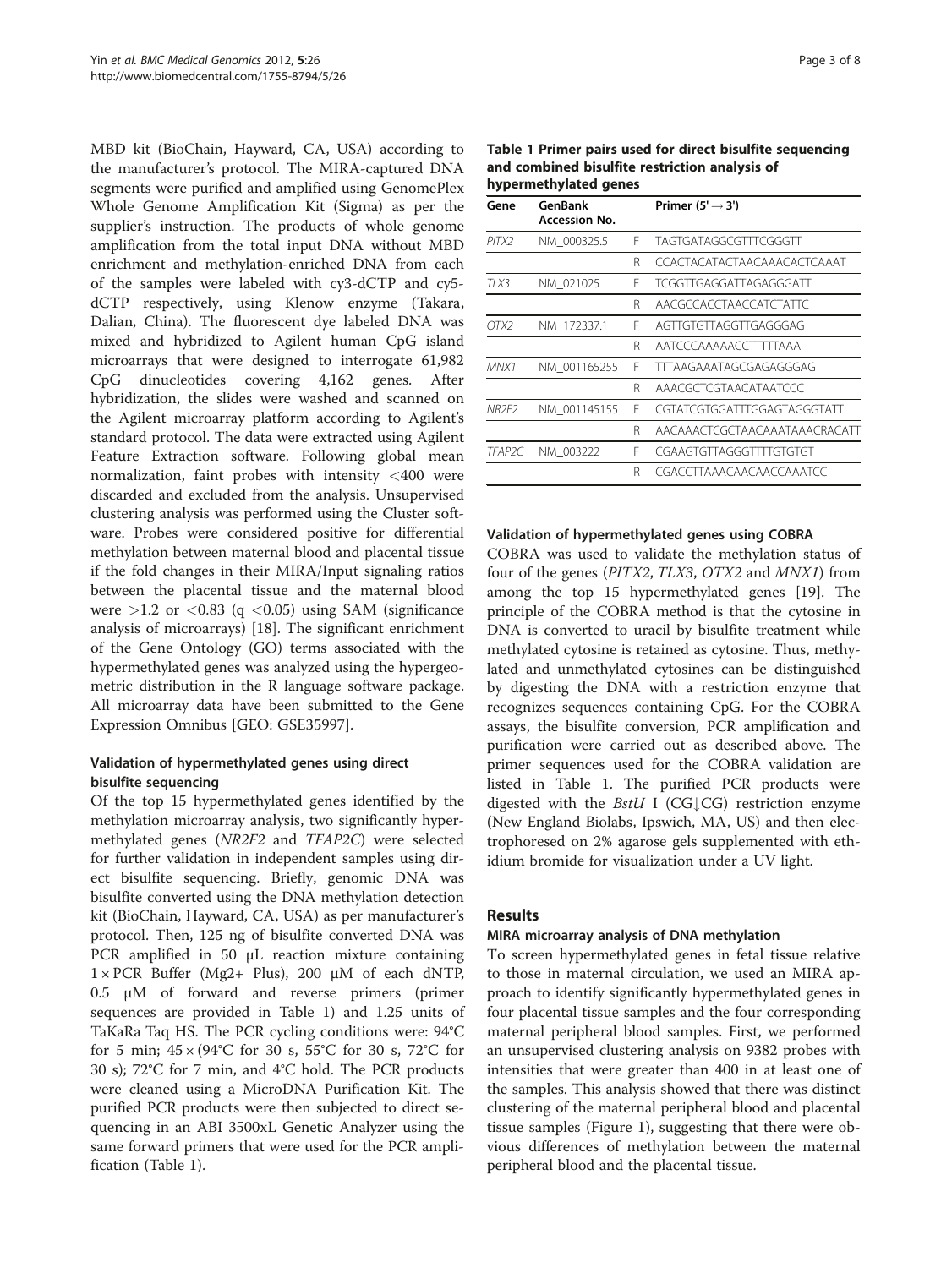<span id="page-3-0"></span>

The methylation difference, represented by copy number difference of MBD protein enriched DNA in MIRA approach, is similar to the DNA copy number difference in array-based comparative genomic hybridization (aCGH) and is quite different from the gene expression for one copy of DNA expresses various copies of mRNA. In the well-established aCGH method, the cutoff for detecting DNA copy differences is usually set to be >1.25 of probe ratio value [\[20,21](#page-7-0)]. This cutoff is lower than the one used in mRNA expression profiling analysis where the alteration ratio is usually set to be  $>2.0$ . In the present study, SAM analysis was performed based

on the cutoff criteria that fold changes in MIRA/Input signaling ratios between placental tissues versus maternal bloods were  $>1.2$  or <0.83 (q <0.05). We detected 3,774 positive probes corresponding to 783 differentially methylated genes; of these, 310 genes had at least two positive probes with fold changes in the MIRA/Input signaling ratios between placental tissues and maternal bloods that were above 1.2 (q  $<$  0.05). The 310 genes were selected as hypermethylated genes (Additional file [1](#page-6-0): Table S[1](#page-6-0)). The top 15 hypermethylated genes had more than ten positive probes and are listed in Table [2.](#page-4-0)

The significant enrichment analysis of the GO terms for the differentially methylated genes demonstrated that the 783 differentially methylated genes were involved in many important biological processes such as regulation of transcription and organismal development (Figure [2](#page-5-0)).

# Validation of hypermethylated genes using direct bisulfite sequencing

Bisulfite sequencing allows the methylation analysis of the cytosine residues in a given sequence. Two protocols have been employed for bisulfite sequencing: cloningbased sequencing and direct PCR sequencing. Cloningbased sequencing is very useful in determining the pattern of mosaic methylation of individual molecules. However, it is labor-intensive and time-consuming because it requires the cloning of the PCR product before sequencing and usually the sequences of at least ten individual clones are required to provide an accurate estimate of methylation in the population of molecules. Direct PCR sequencing only provides the averaged methylation status in a population of molecules but this method is convenient for the rapid assessment of global methylation levels in a population of molecules. In this study, direct bisulfite sequencing was performed to validate the reliability of the methylation microarray analysis. Two genes, TFAP2C and NR2F2, from the top 15 hypermethylated genes identified by MIRA analysis were selected for methylation validation in maternal peripheral blood, placental tissue and chorionic villus samples. The sequencing results indicated that TFAP2C and NR2F2 were hypomethylated at multiple CpGs sites in maternal peripheral blood samples and hypermethylated at multiple CpGs sites in the placental tissue and chorionic villus samples (Figure [3\)](#page-5-0) of fetal origin.

#### Validation of hypermethylated genes using COBRA

COBRA is a sensitive and convenient assay to measure DNA methylation status at specific gene loci in small amounts of genomic DNA [\[22,23\]](#page-7-0). COBRA has been widely used for confirming methylation results obtained by microarray analysis [\[12,24](#page-7-0)]. Here the COBRA assay was used to validate the reliability of the methylation microarray analysis and to screen for fetal methylation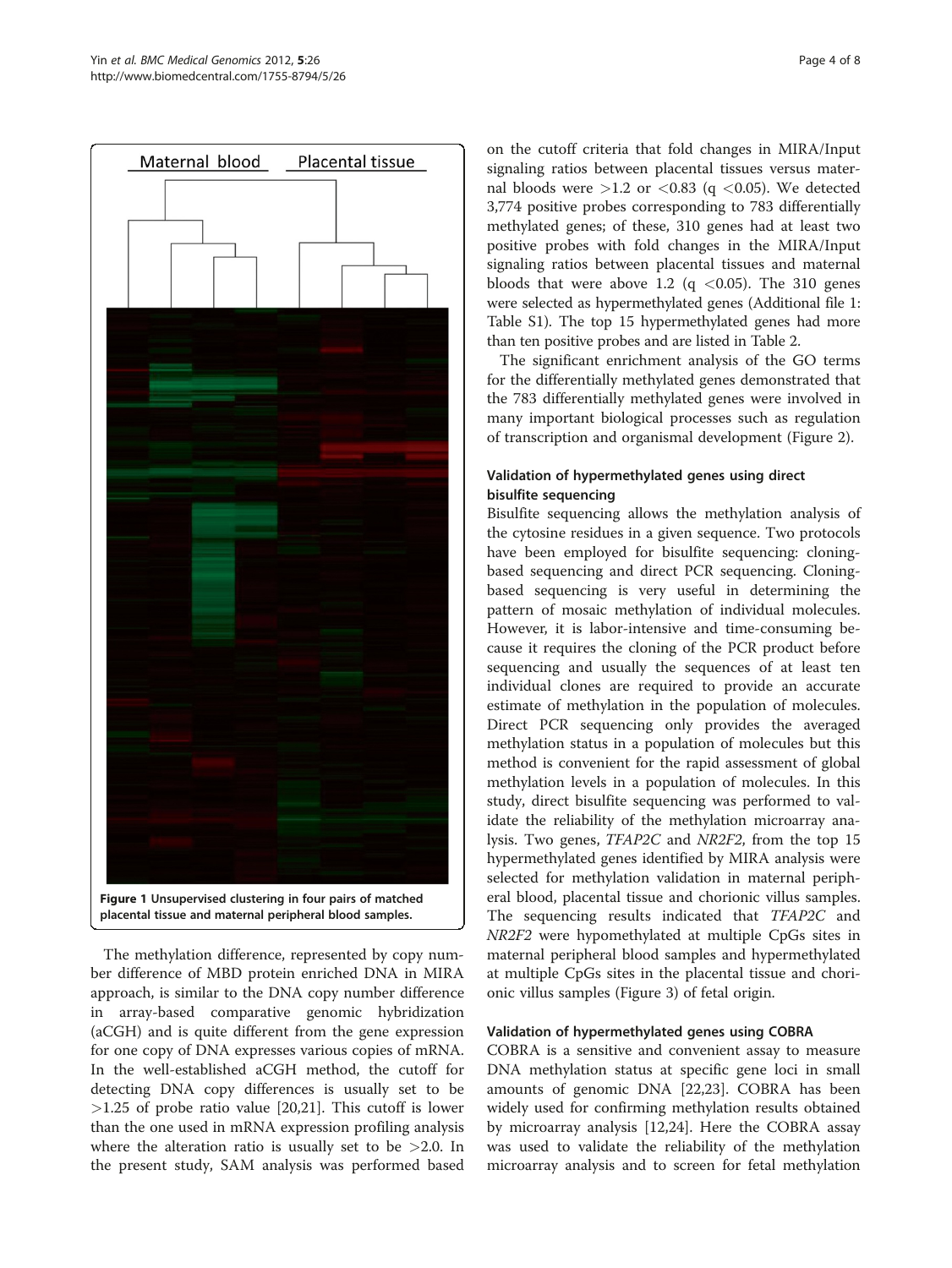| Gene               | Changed<br>probes | Average<br>ratio <sup>a</sup> | Position <sup>b</sup> | <b>Gene description</b>                         | Phenotype MIM Accession No. <sup>c</sup>                                  |
|--------------------|-------------------|-------------------------------|-----------------------|-------------------------------------------------|---------------------------------------------------------------------------|
| PITX2              | 27                | 3.19                          | I and D               | Paired-like homeodomain 2                       | 180500, 137600, 604229, 180550                                            |
| PAX6               | 20                | 2.34                          | P and I               | Paired box 6                                    | 106210, 604219, 120430, 120200,<br>136520, 206700, 148190, 165550, 604229 |
| NR2F2              | 17                | 3.22                          | $P, I$ and $D$        | Nuclear receptor subfamily 2, group F, member 2 |                                                                           |
| MNX1               | 15                | 2.50                          | $P, I$ and $D$        | Motor neuron and pancreas homeobox 1<br>176450  |                                                                           |
| TLX3               | 15                | 3.69                          | P and D               | T-cell leukemia homeobox 3                      |                                                                           |
| PAX9               | 15                | 2.33                          | P and I               | Paired box 9                                    | 604625                                                                    |
| SALL <sub>1</sub>  | 15                | 2.27                          | $P, I$ and $D$        | Sal-like 1 (Drosophila)                         | 107480                                                                    |
| MAD <sub>1L1</sub> | 14                | 3.18                          |                       | MAD1 mitotic arrest deficient-like 1 (yeast)    | 176807                                                                    |
| TBX3               | 14                | 4.50                          | $P, I$ and $D$        | T-box 3<br>181450                               |                                                                           |
| <b>HLX</b>         | 14                | 2.01                          | $P, I$ and $D$        | H2.0-like homeobox                              |                                                                           |
| PDX1               | 13                | 2.88                          | $P, I$ and $D$        | Pancreatic and duodenal homeobox 1              | 606392, 260370, 125853                                                    |
| TFAP2C             | 13                | 4.78                          | P                     | Transcription factor AP-2 gamma                 |                                                                           |
| SIX1               | 12                | 3.13                          | $P, I$ and $D$        | SIX homeobox 1                                  | 608389, 605192                                                            |
| SIM1               | 12                | 2.98                          | P and I               | Single-minded homolog 1 (Drosophila)            | 601665                                                                    |
| OTX2               | 12                | 3.39                          | P and D               | Orthodenticle homeobox 2                        | 610125, 613986                                                            |

<span id="page-4-0"></span>Table 2 Top 15 hypermethylated genes identified using the MIRA-based microarray

Several probes for each gene are present on the microarray. <sup>a</sup>The average ratio of the probe density of the positive probe in placental tissue to that in the maternal peripheral blood calculated using the SAM software. <sup>b</sup>The letters in this column refer to different regions of the gene: P, promoter; I, inside; D, downstream. <sup>c</sup>The phenotype MIM Accession Number is from the OMIM database ([www.ncbi.nlm.nih.gov/omim](http://www.ncbi.nlm.nih.gov/omim)).

biomarkers. Four genes from the top 15 hypermethylated genes were selected for validation in four pairs of matched placental tissue and maternal peripheral blood samples. The results in Figure [3](#page-5-0) show that PITX2, TLX3, OTX2 and MNX1 were all methylated in placental tissues but not in maternal peripheral bloods. Because the placental tissues are at a late stage of fetus development, we also measured the methylation status of these four genes in ten amniotic fluid and five chorionic villus samples using a COBRA assay to assess the methylation status at the early and middle stages of fetus development. The results showed that PITX2, TLX3, OTX2 and MNX1 were also methylated in all the chorionic villus samples tested (Figure [4](#page-6-0)), but were not methylated in the majority of the tested amniotic fluid samples.

#### **Discussion**

The MIRA microarray does not require restriction endonuclease, antibody or bisulfite treatment of the genomic DNA and, therefore, offers many advantages over existing methods for the genome-wide screening of DNA methylation. MIRA microarrays have been used to identify candidate methylation biomarker for cancer diagnosis [[12,25\]](#page-7-0). In this study, we applied this approach to seek candidate biomarkers for noninvasive prenatal diagnosis. Currently, noninvasive prenatal screening typically involves a combination of ultrasound tests and the measurement of non-specific maternal serum markers. These screening tests are limited to trisomies of

chromosomes 21 and 18 and do not reliably diagnose or exclude these types of abnormalities. The discovery of fetal DNA in maternal plasma opened new doors for non-invasive prenatal diagnosis. However, the presence of background maternal DNA interferes with the analysis of fetal DNA which usually constitutes less than 10% of the total circulating free DNA in early pregnancy [[26\]](#page-7-0). This has posed significant technical hurdles for the detection of fetal genetic loci that are not completely absent from the maternal genome using current PCRbased approaches [[27](#page-7-0)]. To overcome this problem, the differential methylation between placentally and maternally derived cell-free DNA sequences has been investigated [\[28](#page-7-0)]. Many studies have shown that these epigenetic differences may serve as potential fetal molecular markers for noninvasive prenatal diagnosis [\[7,8](#page-7-0)]. However, only a limited number of genomic regions have been identified or tested so far and the majority of studies have focused only on fetal chromosomal aneuploidy detection, for example, of chromosomes 21 and 18. Here, we aimed to identify methylation biomarkers for the prenatal diagnosis of not only fetal chromosomal aneuploidies but also of monogenic diseases at a genome-wide level.

Promoter methylation plays important roles in regulating gene expression both in development and in human disease and, so far, DNA methylation studies have mainly been focused on the promoter regions of genes. Recently, methylation of the gene body (sometimes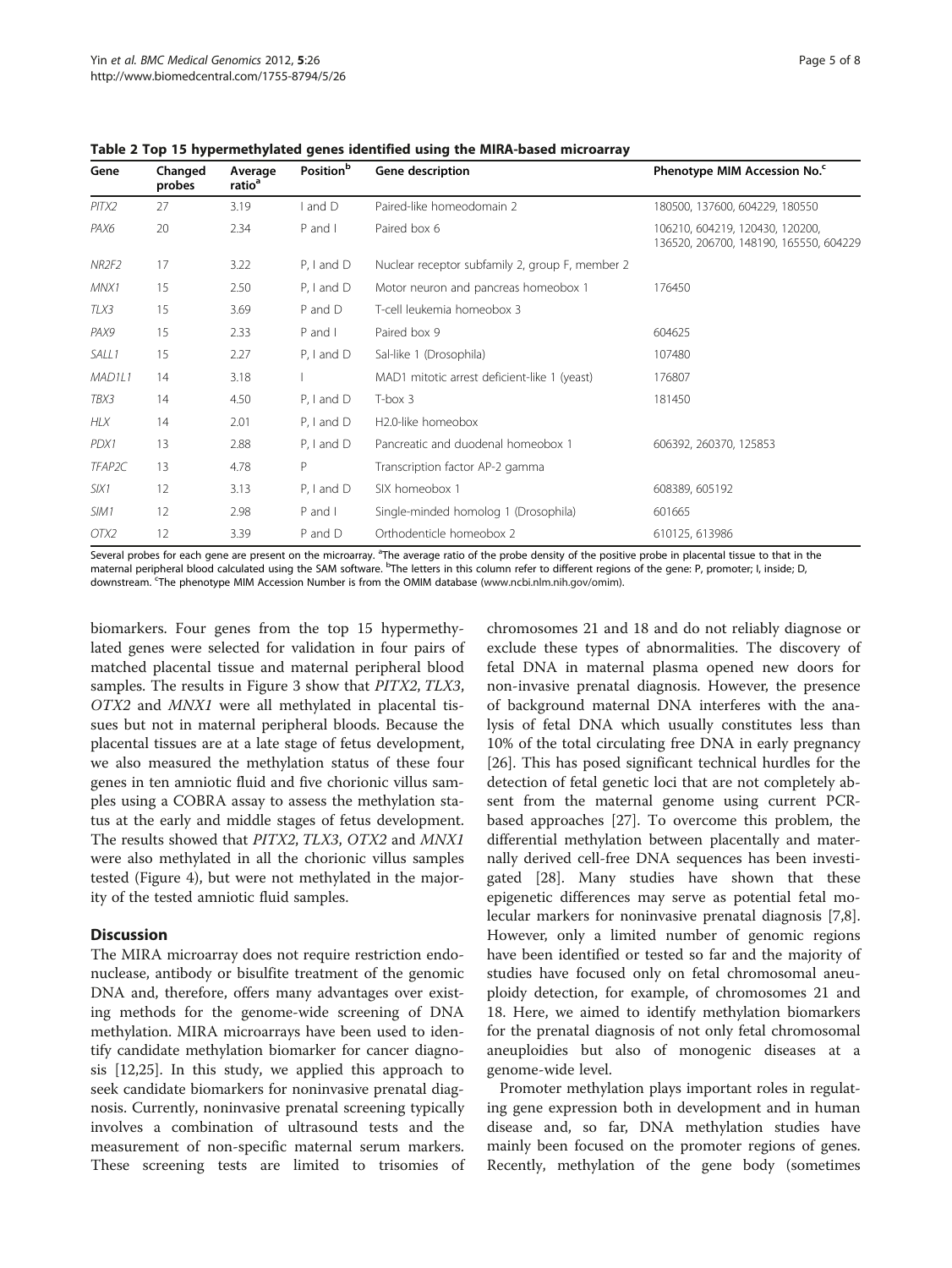<span id="page-5-0"></span>

called intragenic methylation) has been reported to play a role in transcriptional regulation and efficiency [[29](#page-7-0)] and intragenic methylation is attracting increasing attention. Therefore, in this study, we investigated the hypermethylation of genes based on the methylation status of both the promoter and the gene body.

Large differences were observed in methylation patterns between maternal peripheral blood and placental tissue. Further analysis based on GO terms revealed that many of the differentially methylated genes were involved in regulation of transcription and multicellular organismal. This result might suggest that the differentially methylated genes contribute to the control of gene expression during embryonic development. It is well known that DNA methylation changes during embryonic development are frequent events that play major roles in

regulating gene expression and other developmental processes. It is worth noting that differentially methylated genes were involved in mammary gland development (Figure 2). This finding suggested that methylation may play major roles in regulating lactation.

The bisulfite sequencing and COBRA assays both confirmed that the observed genes were hypermethylated in placental tissue and chorionic villus; however, the DNA methylation was unobvious in the amniotic fluid samples. The placental tissue samples, obtained immediately after delivery, are from a late-stage placenta and the chorionic villus tissue samples are from an early-stage placenta, the amniotic fluid is not a placental tissue. The cells in amniotic fluid are an admixture of various cells from various fetal tissues, mainly fibroblasts, epithelial cells and amniocytes that are shed from the fetus

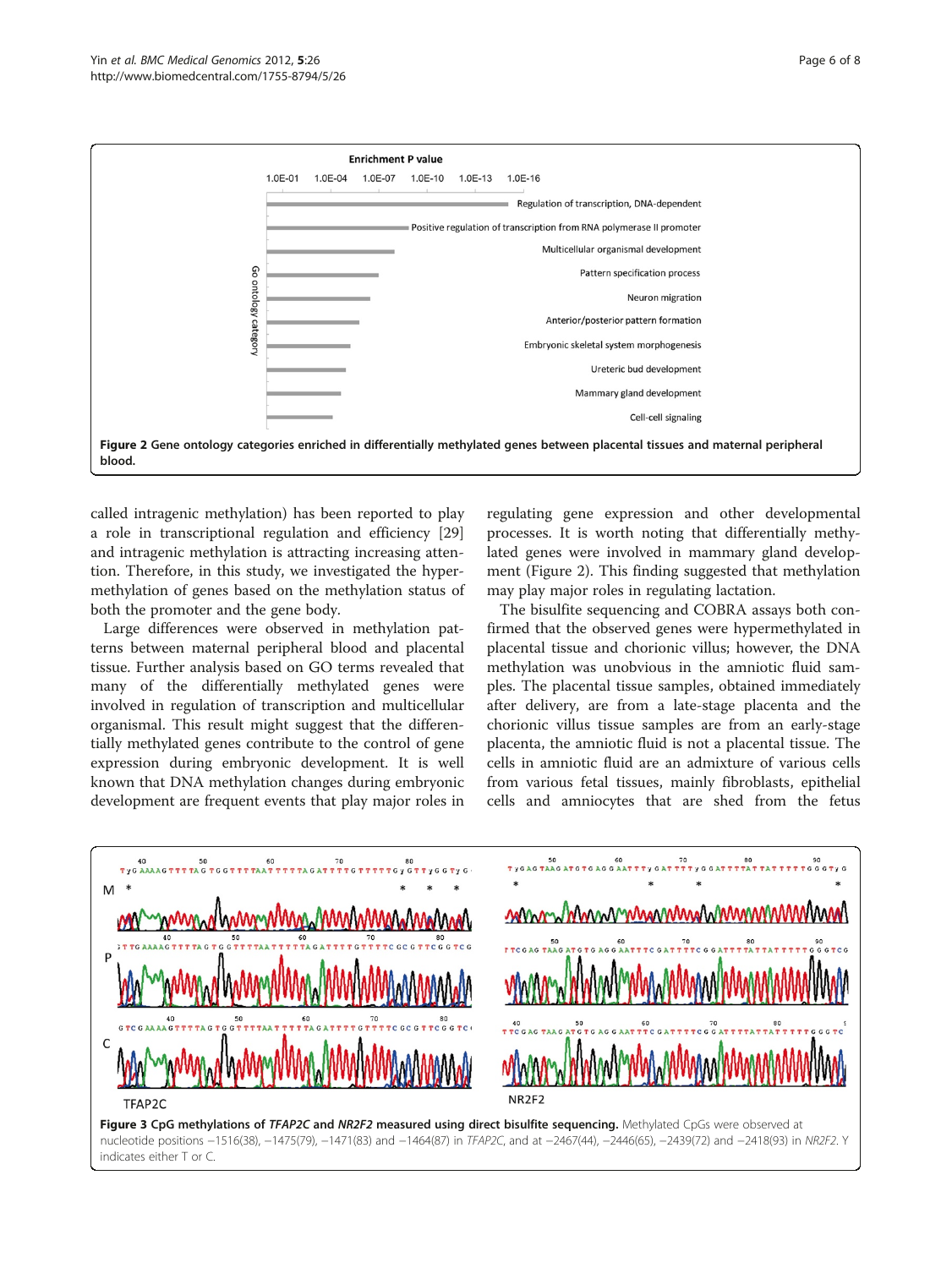<span id="page-6-0"></span>

surface. Therefore, we concluded that the observed methylation differences in these samples may reflect tissue specificity rather than developmental specificity.

Previous studies have shown that the circulating fetal DNA in maternal peripheral blood are mainly from the placenta [\[30](#page-7-0)] because the placenta is the only channel for nutrient transport between mother and fetus. The DNA in different tissues carries the same sequence information, no matter whether the sequences are methylated or not. Therefore, the detection of fetal methylated DNAs in maternal peripheral blood will yield fetal information about genetic variations that may be useful for the diagnosis of fetal genetic diseases. Furthermore, it is convenient and feasible to discriminate between fetal methylated DNA and maternal nonmethylated DNA in maternal peripheral blood based on differences in their methylation patterns. Thus, the observed methylation differences of disease-associated genes between placental tissue and maternal peripheral blood provide a foundation for developing novel methods for the detection of fetal genes in maternal peripheral blood.

We identified a large number of hypermethylated genes in fetal tissues; most of these genes have been recorded in the Online Mendelian Inheritance in Man (OMIM) database ([www.ncbi.nlm.nih.gov/omim\)](http://www.ncbi.nlm.nih.gov/omim) where the relationship between abnormalities in these genes and diseases has been defined. For example, mutations in PITX2, a homeobox gene, are known to contribute to Axenfeld-Rieger syndrome (ARS), an autosomaldominant developmental disorder [[31](#page-7-0),[32](#page-7-0)]. The hypermethylated genes have great potential to be developed into molecular markers for noninvasive prenatal diagnosis of monogenic disorders. In a future study, we will use the MBD protein to enrich fetal hypermethylated DNA fragments in maternal peripheral blood and further explore the feasibility of using these hypermethylated genes as biomarkers for noninvasive prenatal diagnosis in large samples.

#### Conclusions

In this study we identified a lot of hypermethylated genes and methylation sites in fetal tissues. Some of the hypermethylated genes have great potential to be developed into molecular markers for noninvasive prenatal diagnosis of monogenic disorders. Further clinical studies are warranted to confirm these findings.

# Additional file

[Additional file 1:](http://www.biomedcentral.com/content/supplementary/1755-8794-5-26-S1.pdf) Table S1. List of the hypermethylated genes in placental tissue identified by MIRA based microarray.

#### Abbreviations

COBRA: Combined bisulfite restriction analysis; MIRA: Methylated-CpG island recovery assay.

#### Competing interest

The authors declare that they have no competing interests.

#### Authors' contributions

XZ Zhang, AH Yin and XZ Zhang defined the research theme. AH Yin, XZ Zhang, J Wu, L Du and TW He performed the experimental work and organized the data. AH Yin and XZ Zhang designed experiments, interpreted data and drafted the manuscript. XZ Zhang critically reviewed the manuscript and provided concepts. All authors read and approved the final manuscript.

#### Acknowledgements

This project was supported by the National Science Foundation for Young Scholars of China (Grant No. 81000255). We thank Dr. Liang Zhang and BioChain (Beijing) Science & Technology Inc. for technical assistance.

#### Author details

<sup>1</sup> Prenatal Diagnosis Centre, Guangdong Women and Children Hospital, Guangzhou, Guangdong 510010, China. <sup>2</sup>Maternal and Children Metabolic-Genetic Key Laboratory, Guangdong Women and Children Hospital,